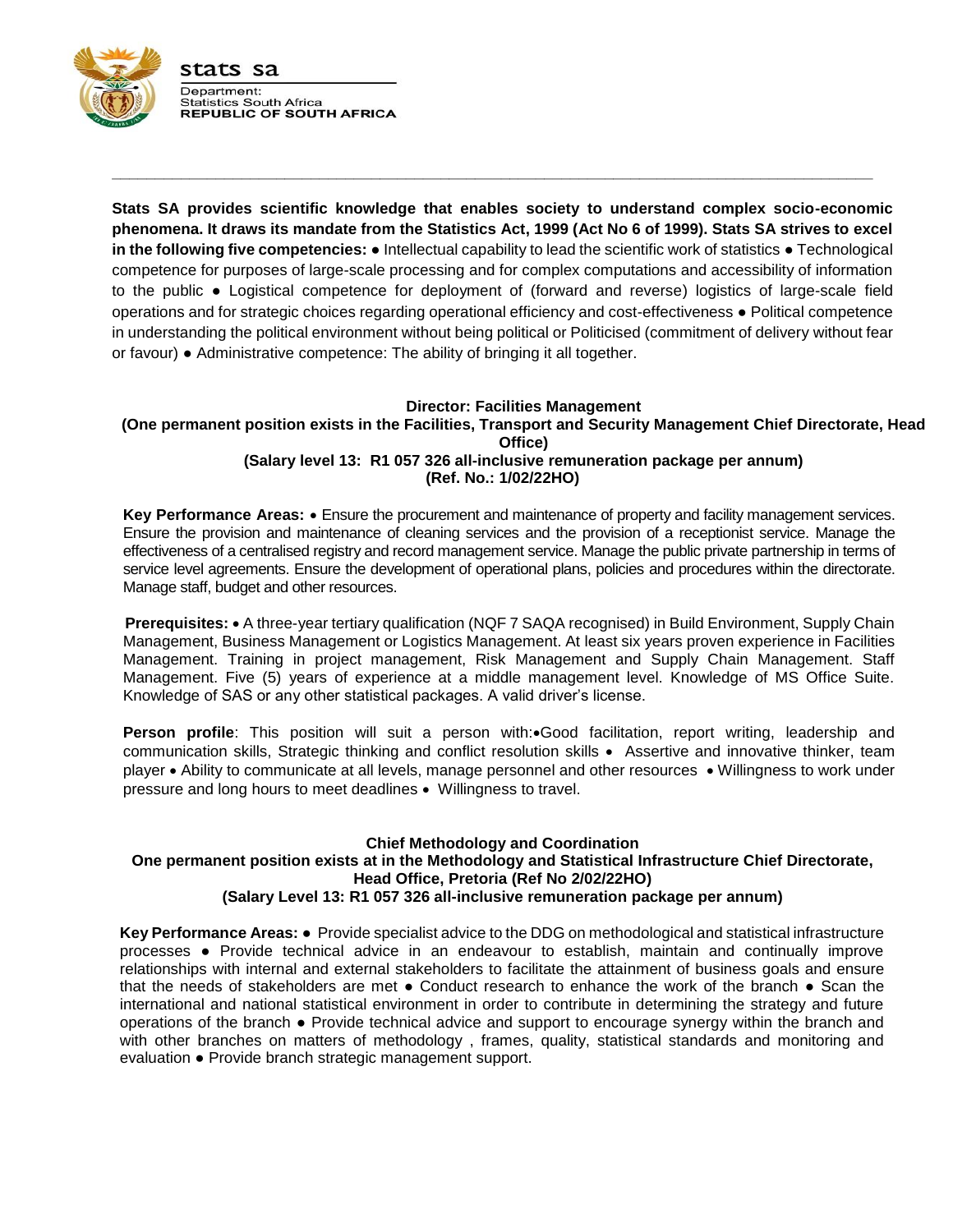**Prerequisites: •** An NQF 7 degree in Statistics • Advanced training in SAS • Project Management experience ■ At least 6 years relevant experience of which 5 years must be at middle management level ● Experience in quantitive research and working with large datasets ● Knowledge of statistical methods and analysis ● Research skills as well as Analysis and interpretation of data • Knowledge of statistical processes • Knowledge of MS Office Suite ● A valid driver's license

**Person Profile: •** This position will suit a person with: • Good communication, numeracy, problem solving, interpersonal, analysis and interpretation of specialist data skills ● An innovative thinker who is assertive, self organised, self-motivated, independent and analytical oriented ● Ability to plan work, meet timelines and pay attention to detail ● Willingness to work under pressure and long hours to meet deadlines ● Willingness to travel.

### **Director: Statistical Support and Coordination (One permanent position exists in the North West Provincial Office (Ref No.: 3/02/22NW) (Salary Level 13: R1 057 326 per annum all-inclusive package)**

**Key Performance Areas:** ● **Key Performance Areas:** ● Assess, monitor, and meet statistical information needs of users ● Undertake and oversee advocacy for Stats SA and the use of statistics in the province ● Facilitate, address and implement the SANSS activities in the province • Provide information technology technical support • Coordination of district offices relating to administration ● Manage and oversee programme office requirements and reporting

**Prerequisites:** ● A three-year tertiary qualification (NQF 7 SAQA recognised) in Mathematics, Statistics, Social Studies, Demography and or Geography ● At least six years proven experience in the statistical production process, data analysis, map reading and report writing • Training in project management • Five (5) years of experience at a middle management level ● Knowledge of MS Office Suite ● A valid driver's license.

**Person Profile: •** This position will suit a person with: • Good communication, decision making, leadership, presentation, conflict resolution, report writing and facilitation skills ● Customer focussed, strategic thinker, ability to handle multiple and complex tasks, strong conceptual and analytical skills ● Ability to handle stressful situations ● Willingness to work under pressure and long hours to meet deadlines ● Willingness to travel.

## **Chief Methodologist**

# **One permanent position exists at in the Statistical Methods Chief Directorate, Head Office, Pretoria (Ref No 4/02/22HO)**

### **(Salary Level 13: R1 057 326 all-inclusive remuneration package per annum)**

**Key Performance Areas:** ● Design, develop and maintain suitable sampling frames and select samples for surveys ● Conceptualise and design computer programmes, develop methodologies for weighting and estimation, and conduct weighting and estimation for survey areas ● Provide specialist advice and evaluate the quality of surveys and censuses ● Conceptualise, develop and maintain sources and methods documentation ● Render technical guidance in the development of specifications, guidelines and procedures for the development of programmes and systems ● Provide specialist advice to stakeholders and the methodology team ● Provide on-the-job training to team members.

**Prerequisites:** ● An Honour's degree in Statistics/ Economics/ Econometrics/ Mathematics or related field of study ● Advanced training in SAS ● Project Management experience ● At least 6 years relevant experience of which 5 years must be at middle management level ● Research skills as well as skills to implement operational theoretical solutions to problems researched ● Knowledge of statistical processes ● Knowledge of MS Office Suite ● A valid driver's license

**Person Profile: •** This position will suit a person with: • Good communication, numeracy, problem solving, interpersonal, analysis and interpretation of specialist data skills ● An innovative thinker who is assertive, self organised, self-motivated, independent and analytical oriented ● Ability to plan work, meet timelines and pay attention to detail ● Willingness to work under pressure and long hours to meet deadlines ● Willingness to travel.